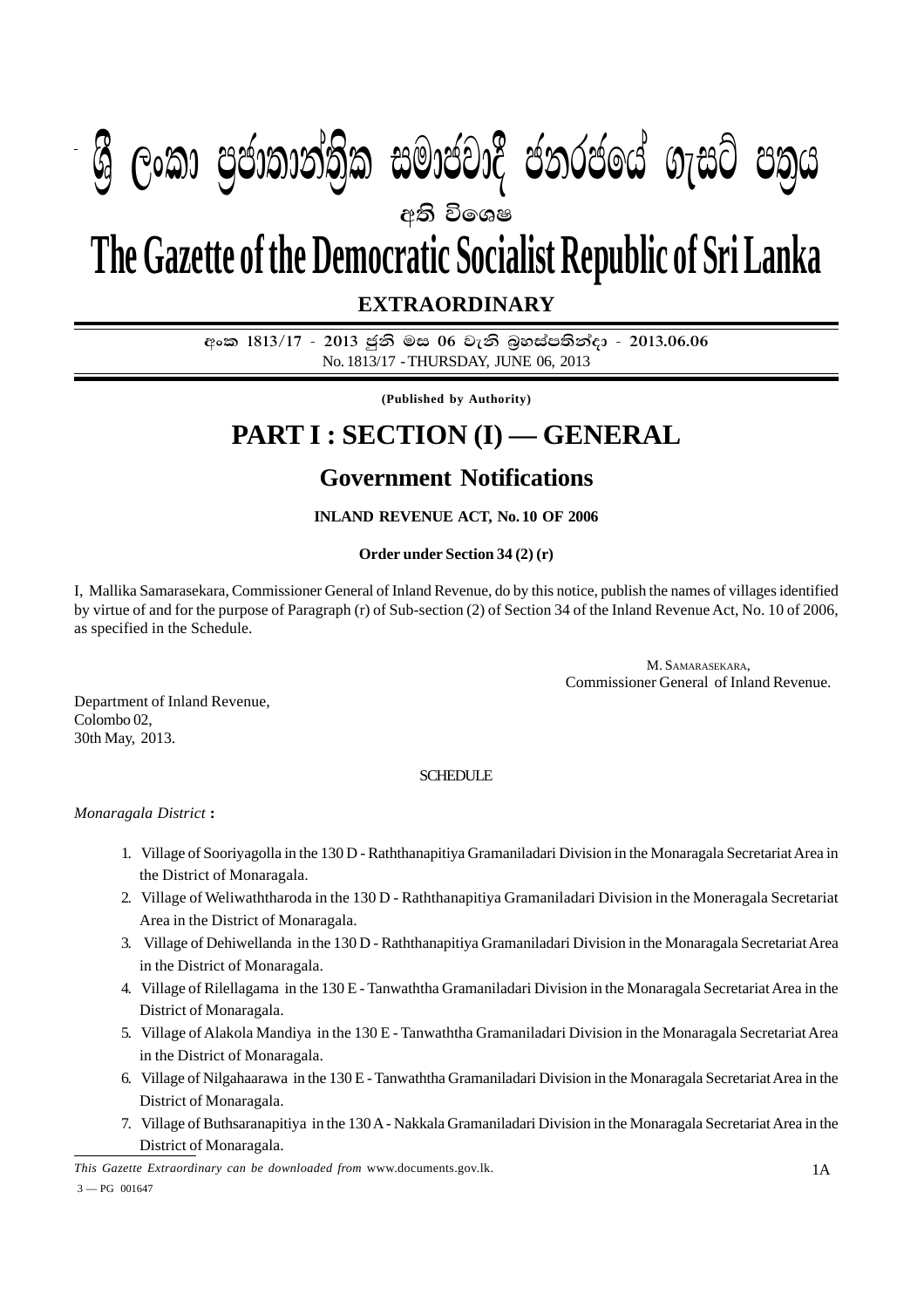#### $I$  කොටස : (I) ඡෙදය - ශීූ ලංකා පුජාතාන්තික සමාජවාදී ජනරජයේ අති විශෙෂ ගැසට් පතුය - 2013.06.06 PART I : SEC. (I) - GAZETTE EXTRAORDINARY OF THE DEMOCRATIC SOCIALIST REPUBLIC OF SRI LANKA - 06.06.2013 2A

- 8. Village of Kalugalayaya in the 130 A Nakkala Gramaniladari Division in the Monaragala Secretariat Area in the District of Monaragala.
- 9. Village of Samagipura in the 130 A Nakkala Gramaniladari Division in the Monaragala Secretariat Area in the District of Monaragala.
- 10. Village of Miyanawaththa in the 130 Batugammana Gramaniladari Division in the Monaragala Secretariat Area in the District of Monaragala.
- 11. Village of Ella in the 130 Batugammana Gramaniladari Division in the Monaragala Secretariat Area in the District of Monaragala.
- 12. Village of Kukurumangoda in the 130 F Guruhela Gramaniladari Division in the Monaragala Secretariat Area in the District of Monaragala.
- 13. Village of Kolongasthenna in the 130 F Gurehela Gramaniladari Division in the Monaragala Secretariat Area in the District of Monaragala.
- 14. Village of Bogahaarawa in the 130 C Debaddekiwula Gramaniladari Division in the Monaragala Secretariat Area in the District of Monaragala.
- 15. Village of Monarakelewaththa in the 130 B Weliyaya Gramaniladari Division in the Monaragala Secretariat Area in the District of Monaragala.
- 16. Village of Kumaradolawaththa in the 129 I Aliyawaththa Gramaniladari Division in the Monaragala Secretariat Area in the District of Monaragala.
- 17. Village of Maragalawaththa in the 129 I Aliyawaththa Gramaniladari Division in the Monaragala Secretariat Area in the District of Monaragala.
- 18. Village of Karapinchagala Mookalana in the 129 D Hindikiwula Gramaniladari Division in the Monaragala Secretariat Area in the District of Monaragala.
- 19. Village of Aluthwaththa in the 129 A Kawudawa Gramaniladari Division in the Monaragala Secretariat Area in the District of Monaragala.
- 20. Village of Galgediyawa in the 127 Kolonwinna Gramaniladari Division in the Monaragala Secretariat Area in the District of Monaragala.
- 21. Village of Kanahitithanna in the 127 Kolonwinna Gramaniladari Division in the Monaragala Secretariat Area in the District of Monaragala.
- 22. Village of Dorakadaarawa in the 127 Kolonwinna Gramaniladari Division in the Monaragala Secretariat Area in the District of Monaragala.
- 23. Village of Amptitya in the 127 B Bohitiya Gramaniladari Division in the Monaragala Secretariat Area in the District of Monaragala.
- 24. Village of Dewagolla in the 127 B Bohitiya Gramaniladari Division in the Monaragala Secretariat Area in the District of Monaragala.
- 25. Village of Kalugammulla in the 125 Kahambana Gramaniladari Division in the Monaragala Secretariat Area in the District of Monaragala.
- 26. Village of Himbiliyawela in the 125 Kahambana Gramaniladari Division in the Monaragala Secretariat Area in the District of Monaragala.
- 27. Village of Iththekatuwa in the 125 B Thenagallanda Gramaniladari Division in the Monaragala Secretariat Area in the District of Monaragala.
- 28. Village of Kalugammulla in the 127 A Weheragala Gramaniladari Division in the Monaragala Secretariat Area in the District of Monaragala.
- 29. Village of Makullaara in the 131 A Kumbukkana Gramaniladari Division in the Monaragala Secretariat Area in the District of Monaragala.
- 30. Village of Siripurayaya in the 131 A Kumbukkana Gramaniladari Division in the Monaragala Secretariat Area in the District of Monaragala.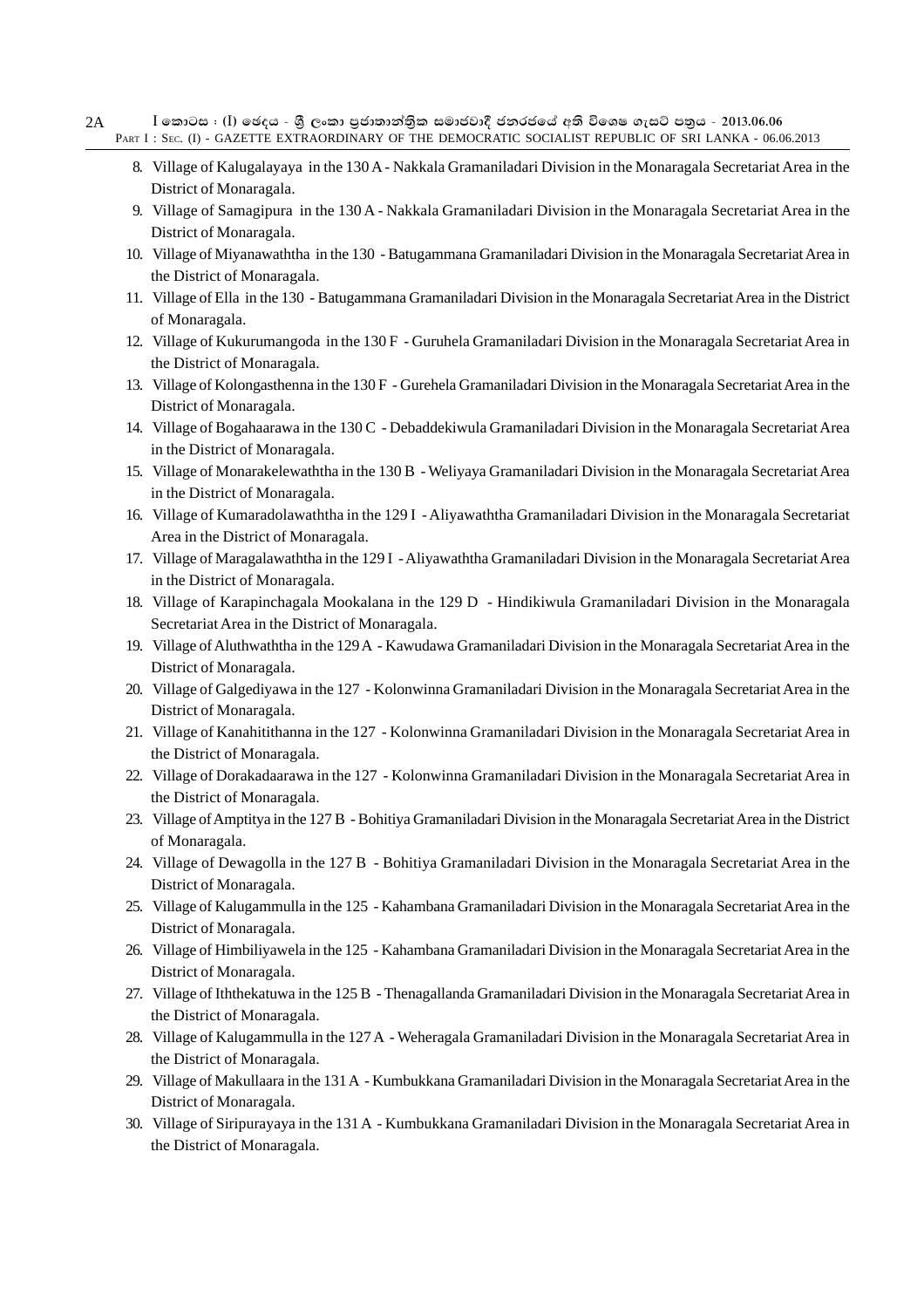$I$  කොටස : (I) ඡෙදය - ශීූ ලංකා පුජාතාන්තික සමාජවාදී ජනරජයේ අති විශෙෂ ගැසට් පතුය - 2013.06.06 PART I : SEC. (I) - GAZETTE EXTRAORDINARY OF THE DEMOCRATIC SOCIALIST REPUBLIC OF SRI LANKA - 06.06.2013 3A

- 31. Village of Andharamandiya in the 131 A Kumbukkana Gramaniladari Division in the Monaragala Secretariat Area in the District of Monaragala.
- 32. Village of Kalawelaragama in the 131 B Maduruketiya Gramaniladari Division in the Monaragala Secretariat Area in the District of Monaragala.
- 33. Village of Kudaoya in the 131 C Horombuwa Gramaniladari Division in the Monaragala Secretariat Area in the District of Monaragala.
- 34. Village of Suduwathuraara in the 131 C Horombuwa Gramaniladari Division in the Monaragala Secretariat Area in the District of Monaragala.
- 35. Village of Tissa Pura in the 129 H Hulandawa South Gramaniladari Division in the Monaragala Secretariat Area in the District of Monaragala.

#### *Anuradhapura District :*

- 1. Village of Yakawewa in the 27 Halmillawetiya Gramaniladari Division in the Kebathigollewa Secretariat Area in the District of Anuradhapura.
- 2. Village of Mahanikawewa in the 35 Herathhalmillewa Gramaniladari Division in the Kebathigollewa Secretariat Area in the District of Anuradhapura.
- 3. Village of Rambakepuwewa in the 30 Galawewa Gramaniladari Division in the Kebathigollewa Secretariat Area in the District of Anuradhapura.
- 4. V illage of Peenagama in the 90 Peenagama Gramaniladari Division in the Rambewa Secretariat Area in the District of Anuradhapura.
	- 5. Village of Kudagama in the 96 Kudagama Gramaniladari Division in the Rambewa Secretariat Area in the District of Anuradhapura.
	- 6. Village of Maguruhitiyawa in the 105 Kolibendawewa Gramaniladari Division in the Rambewa Secretariat Area in the District of Anuradhapura.

#### *Polonnaruwa District :*

1. Village of Sinhapura in the 286 - Sinhapura Gramaniladari Division in the Welikanda Secretariat Area in the District of Polonnaruwa.

#### *Trincomalee District :*

- 1. Village of Majeed Nagar in the 226 O Majeed Nagar Gramaniladari Division in the Kinniya Secretariat Area in the District of Trincomalee.
- 2. Village of Upparu in the 225 K Upparu Gramaniladari Division in the Kinniya Secretariat Area in the District of Trincomalee.

#### *Batticaloa District :*

- 1. Village of Meerawodei in the 202 Meerawodei Gramaniladari Division in the Valaichenai Secretariat Area in the District of Batticaloa.
- 2. Village of Kinnaiyadi in the 202 B Kinnaiyadi Gramaniladari Division in the Valaichenai Secretariat Area in the District of Batticaloa.
- 3. Village of Kulakkottankiramam in the 202 B Kinnaiyadi Gramaniladari Division in the Valaichenai Secretariat Area in the District of Batticaloa.
- 4. Village of Marudanahar in the 204 A Kalmadu Gramaniladari Division in the Valaichenai Secretariat Area in the District of Batticaloa.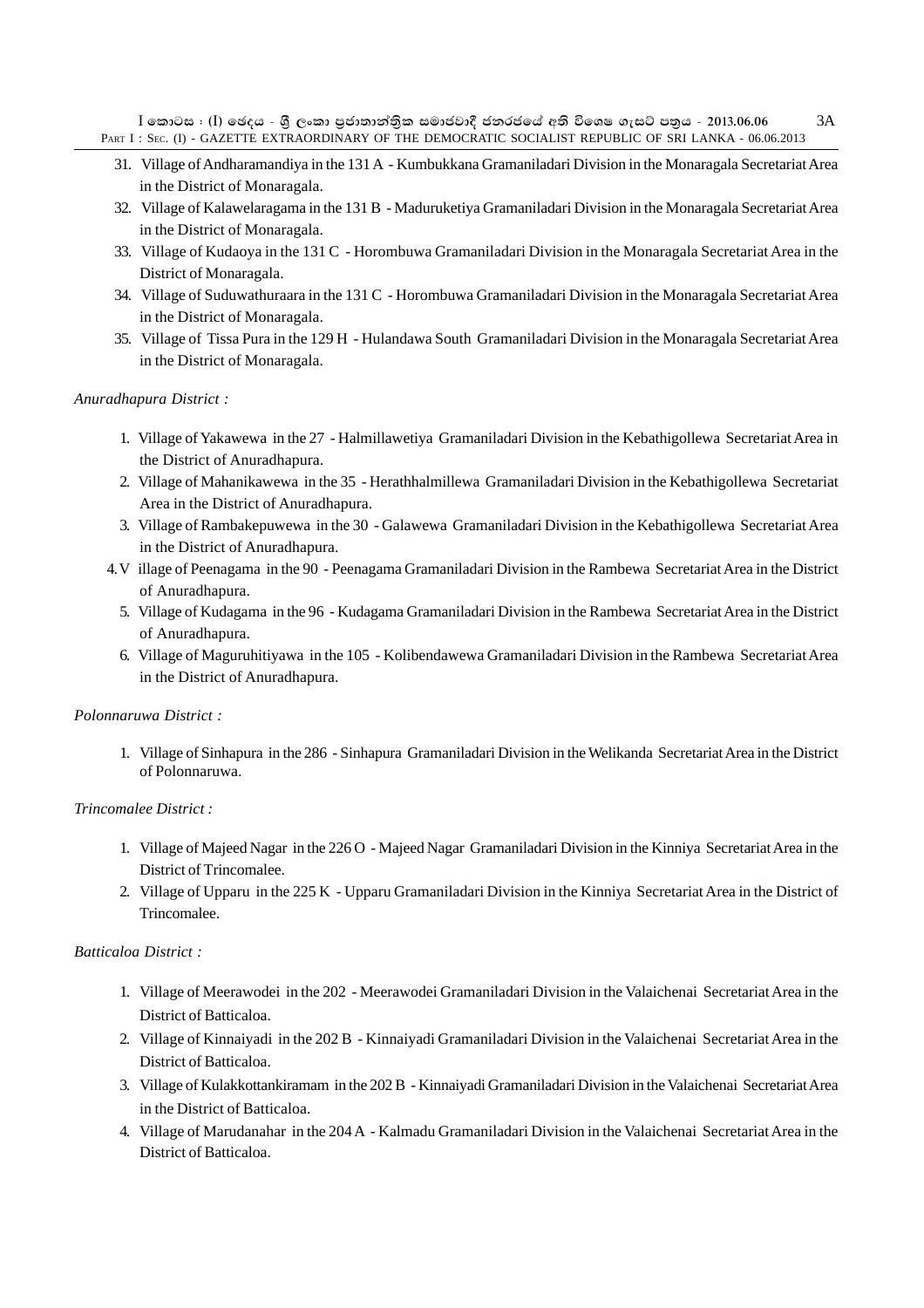- $I$  කොටස : (I) ඡෙදය ශීූ ලංකා පුජාතාන්තික සමාජවාදී ජනරජයේ අති විශෙෂ ගැසට් පතුය 2013.06.06 PART I : SEC. (I) - GAZETTE EXTRAORDINARY OF THE DEMOCRATIC SOCIALIST REPUBLIC OF SRI LANKA - 06.06.2013 4A
	- 5. Village of Karungalichcholai in the 205 B Peththalai Gramaniladari Division in the Valaichenai Secretariat Area in the District of Batticaloa.
	- 6. Village of Kondaiyangenai in the 202 A Karuwakkeni Gramaniladari Division in the Valaichenai Secretariat Area in the District of Batticaloa.

#### *Ampara District* :

- 1. Village of Alikkambei Sandipuram in the AV/22 Alikkambei Gramaniladari Division in the Alayadiwembu Secretariat Area in the District of Ampara.
- 2. Village of Kannaki in the AV/20 Kannaki Gramaniladari Division in the Alayadiwembu Secretariat Area in the District of Ampara.
- 3. Village of Kannaki in the AV/21 Kannaki Gramaniladari Division in the Alayadiwembu Secretariat Area in the District of Ampara.
- 4. Village of Penankadu in the AV/13 Penankadu Gramaniladari Division in the Alayadiwembu Secretariat Area in the District of Ampara.
- 5. Village of Penankadu in the AV/19 Sinna Penankadu Gramaniladari Division in the Alayadiwembu Secretariat Area in the District of Ampara.

#### *Kegalle District* :

- 1. Village of Gendagala in the 193 A Udugala Gramaniladari Division in the Ayagama Secretariat Area in the District of Kegalle.
- 2. Village of Negirikanda in the 193 A Udugala Gramaniladari Division in the Ayagama Secretariat Area in the District of Kegalle.
- 3. Village of Handunkanda in the 193 A Udugala Gramaniladari Division in the Ayagama Secretariat Area in the District of Kegalle.
- 4. Village of Kuttikanda in the 193 B Dumbara Manna Gramaniladari Division in the Ayagama Secretariat Area in the District of Kegalle.
- 5. Village of Kandewaththa in the 191 B Dumbara Manna Gramaniladari Division in the Ayagama Secretariat Area in the District of Kegalle.

#### *Kurunegala District* :

- 1. Village of Manawa in the 1127 Thalliyadda Gramaniladari Division in the Kuliyapitiya East Secretariat Area in the District of Kurunegala.
- 2. Village of Thammitagama in the 102 Medinnoruwa Gramaniladari Division in the Kuliyapitiya East Secretariat Area in the District of Kurunegala.
- 3. Village of Lokurugama in the 120 Hiddewa Gramaniladari Division in the Kuliyapitiya East Secretariat Area in the District of Kurunegala.
- 4. Village of Bogaswewa in the 112 Wikadenigama Gramaniladari Division in the Kuliyapitiya East Secretariat Area in the District of Kurunegala.
- 5. Village of Kothalawetiya in the 129 Eriyawa Gramaniladari Division in the Kuliyapitiya East Secretariat Area in the District of Kurunegala.

#### *Kandy District* :

- 1. Village of Hathiyalwela in the 804 Hathiyalwela Gramaniladari Division in the Medadumbara Secretariat Area in the District of Kandy.
- 2. Village of Wethalawawaththa in the 804 Hathiyalwela Gramaniladari Division in the Medadumbara Secretariat Area in the District of Kandy.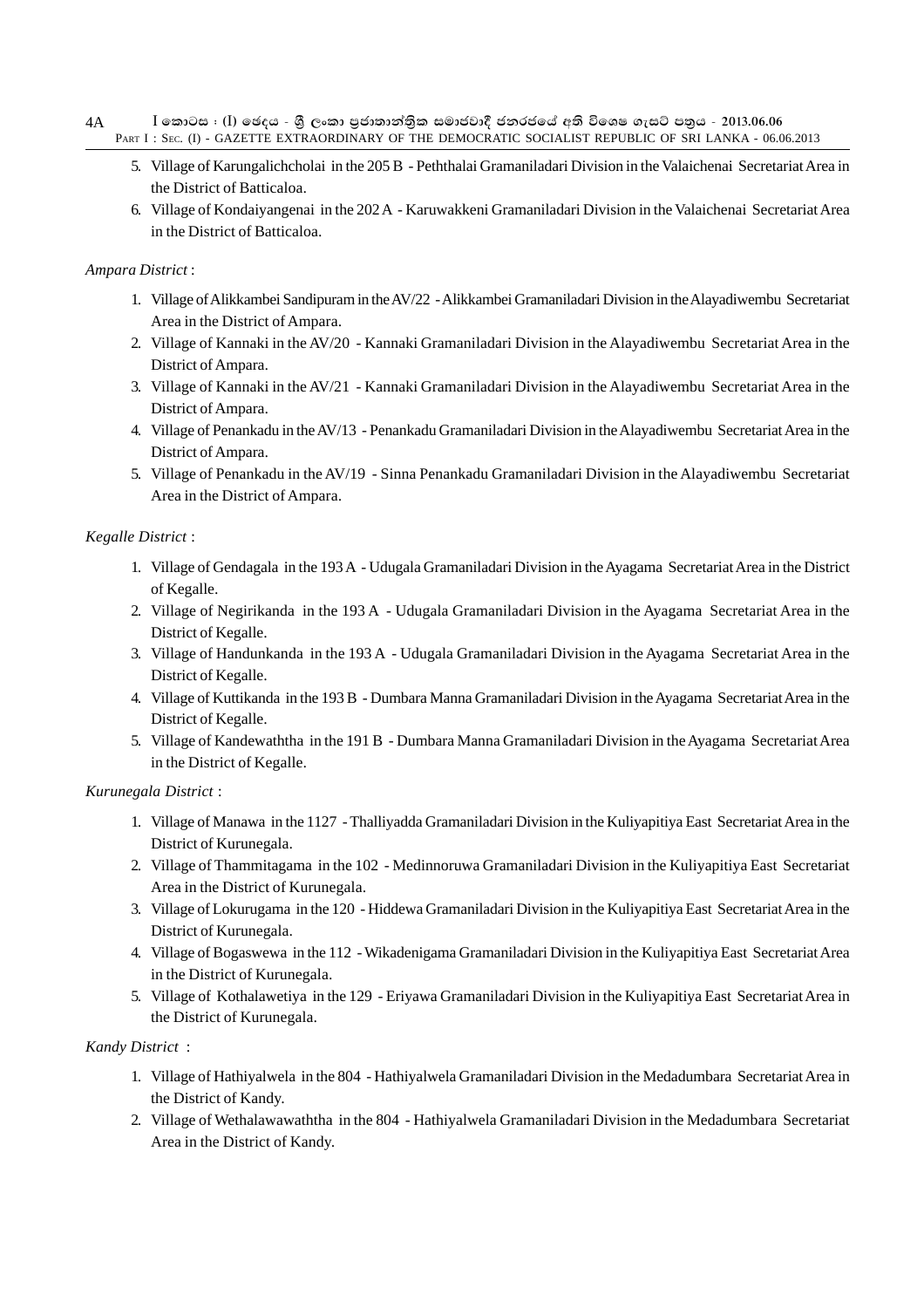- 3. Village of Delpatanoya in the 804 Hathiyalwela Gramaniladari Division in the Medadumbara Secretariat Area in the District of Kandy.
- 4. Village of Elliyadda in the 745 Elliyadda Gramaniladari Division in the Medadumbara Secretariat Area in the District of Kandy.
- 5. Village of Wewathenna in the 745 Elliyadda Gramaniladari Division in the Medadumbara Secretariat Area in the District of Kandy.
- 6. Village of Beddegamawaththa in the 745 Elliyadda Gramaniladari Division in the Medadumbara Secretariat Area in the District of Kandy.
- 7. Village of Kotagangamulla in the 745 Elliyadda Gramaniladari Division in the Medadumbara Secretariat Area in the District of Kandy.
- 8. Village of Nommara Deka Waththa in the 745 Elliyadda Gramaniladari Division in the Medadumbara Secretariat Area in the District of Kandy.
- 9. Village of Welandarada in the 788 Welandarada Gramaniladari Division in the Medadumbara Secretariat Area in the District of Kandy.
- 10. Village of Puranewela in the 788 Welandarada Gramaniladari Division in the Medadumbara Secretariat Area in the District of Kandy.
- 11. Village of Balanthota in the 1091 Balanthota North Gramaniladari Division in the Pasbage Korale Secretariat Area in the District of Kandy.
- 12. Village of Galamuduna Janapadaya in the 1091 Balanthota North Gramaniladari Division in the Pasbage Korale Secretariat Area in the District of Kandy.
- 13. Village of Haldorawaththa in the 1091 Balanthota North Gramaniladari Division in the Pasbage Korale Secretariat Area in the District of Kandy.
- 14. Village of Herandalwaththa in the 1091 Balanthota North Gramaniladari Division in the Pasbage Korale Secretariat Area in the District of Kandy.
- 15. Village of Lower Rambukpitiya Division in the 1091 Balanthota North Gramaniladari Division in the Pasbage Korale Secretariat Area in the District of Kandy.
- 16. Village of Nagasthennawaththa in the 1091 Balanthota North Gramaniladari Division in the Pasbage Korale Secretariat Area in the District of Kandy.
- 17. Village of Balanthota North in the 1091 Balanthota North Gramaniladari Division in the Pasbage Korale Secretariat Area in the District of Kandy.
- 18. Village of Wewegama North in the 1095 Wewegama Gramaniladari Division in the Pasbage Korale Secretariat Area in the District of Kandy.
- 19. Village of Galbodagama in the 1095 Wewegama Gramaniladari Division in the Pasbage Korale Secretariat Area in the District of Kandy.
- 20. Village of Barkepalwaththa in the 1095 Wewegama Gramaniladari Division in the Pasbage Korale Secretariat Area in the District of Kandy.
- 21. Village of Penrose Division in the 1095 Wewegama Gramaniladari Division in the Pasbage Korale Secretariat Area in the District of Kandy.
- 22. Village of Galbodawaththa in the 1095 Wewegama Gramaniladari Division in the Pasbage Korale Secretariat Area in the District of Kandy.
- 23. Village of Galbodawaththa Lower Division in the 1095 Wewegama Gramaniladari Division in the Pasbage Korale Secretariat Area in the District of Kandy.
- 24. Village of Galbodawaththa upper Division in the 1095 Wewegama Gramaniladari Division in the Pasbage Korale Secretariat Area in the District of Kandy.
- 25. Village of Inguruoya in the 1098 Inguruoya South Gramaniladari Division in the Pasbage Korale Secretariat Area in the District of Kandy.